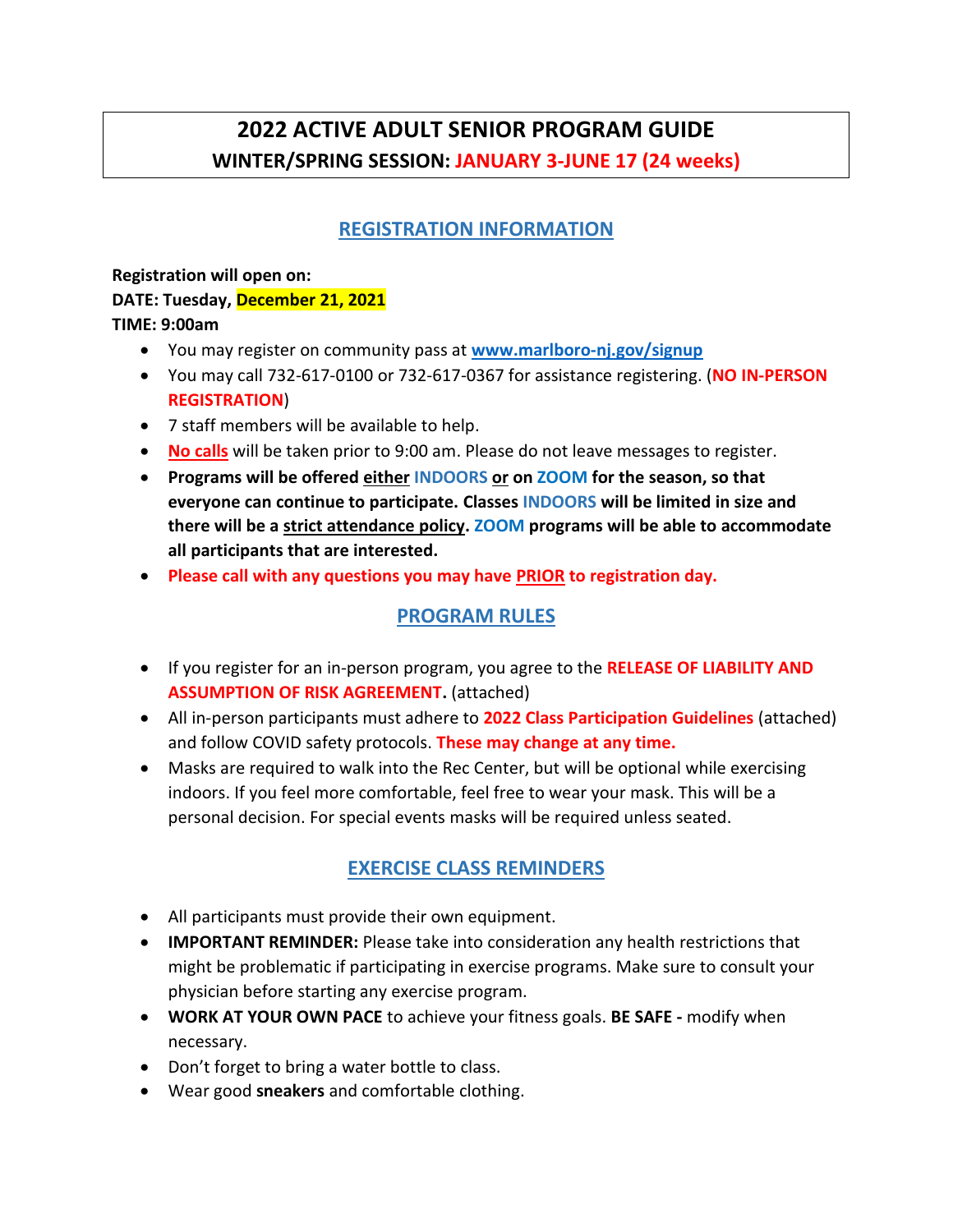**The First Day of Class will be Monday, January 3, 2022**

**There will be NO classes on the following dates: Mon: Jan 17, Feb 21, April 18, May 30**

 **Tue: April 19 Wed: April 20 Thurs: February 10, April 21 Fri: January 28, March 25, April 15, 22**

**WINTER/SPRING SESSION (JAN-JUN 2022) in-person classes will be held at the Marlboro Rec Center: 1996 Recreation Way, Marlboro, NJ 07746**

# **EXERCISE CLASSES & PROGRAMS**

**ABC CLASS (ARMS, BUTT & CORE),** *advanced class* **INDOORS \*\*\*\*\*NEW \*\*\*\*\***

**Fridays, January 7-June 17**

## **10:15am-11:15am**, **Instructor: Joann LaPorta**

This class is an advanced class. It is **NOT** for everyone. Exercise will be on a mat and standing. Some exercises will be timed at 30 second intervals with 15 second rest. The class will work out **ARMS**, using handheld weights and your body weight; **BUTT**, working the glutes, legs, and calves with ski squats, deadlifts, and Pilates moves; and **CORE**, using the 5 major muscle groups of the abdominal section, which in turn will strengthen the back. **Equipment: mat, weights, towel and water**

#### **Fridays, January 7-June 17**

#### **10:00am-12:00pm**

Open play for your enjoyment. Spend a few hours playing, learning and practicing the finer points and strategies. **No instructor.**

**CARDIO WELLNESS,** *chair class* **INDOORS Wednesdays, January 5-June 15**

## **Fridays, January 7-June 17**

## **11:30am-12:30pm, Instructor: Rosie O'Donnell**

This program is for the participant who is looking to transition back into exercise with a gentle cardio program. Classes will target the different muscles in your body. **Equipment: 1 or 2 pound weights, a ball, a band and water**

**CARDIO,** *intermediate* **INDOORS** 

**Tuesdays, January 4-June 14**

**Thursdays, January 6-June 16**

## **10:15am-11:15am, Instructor: Rosie O'Donnell**

Build endurance and strengthen your cardiovascular system by participating in this low impact class. **Equipment: weights, a ball, a band and water**

**CANASTA INDOORS**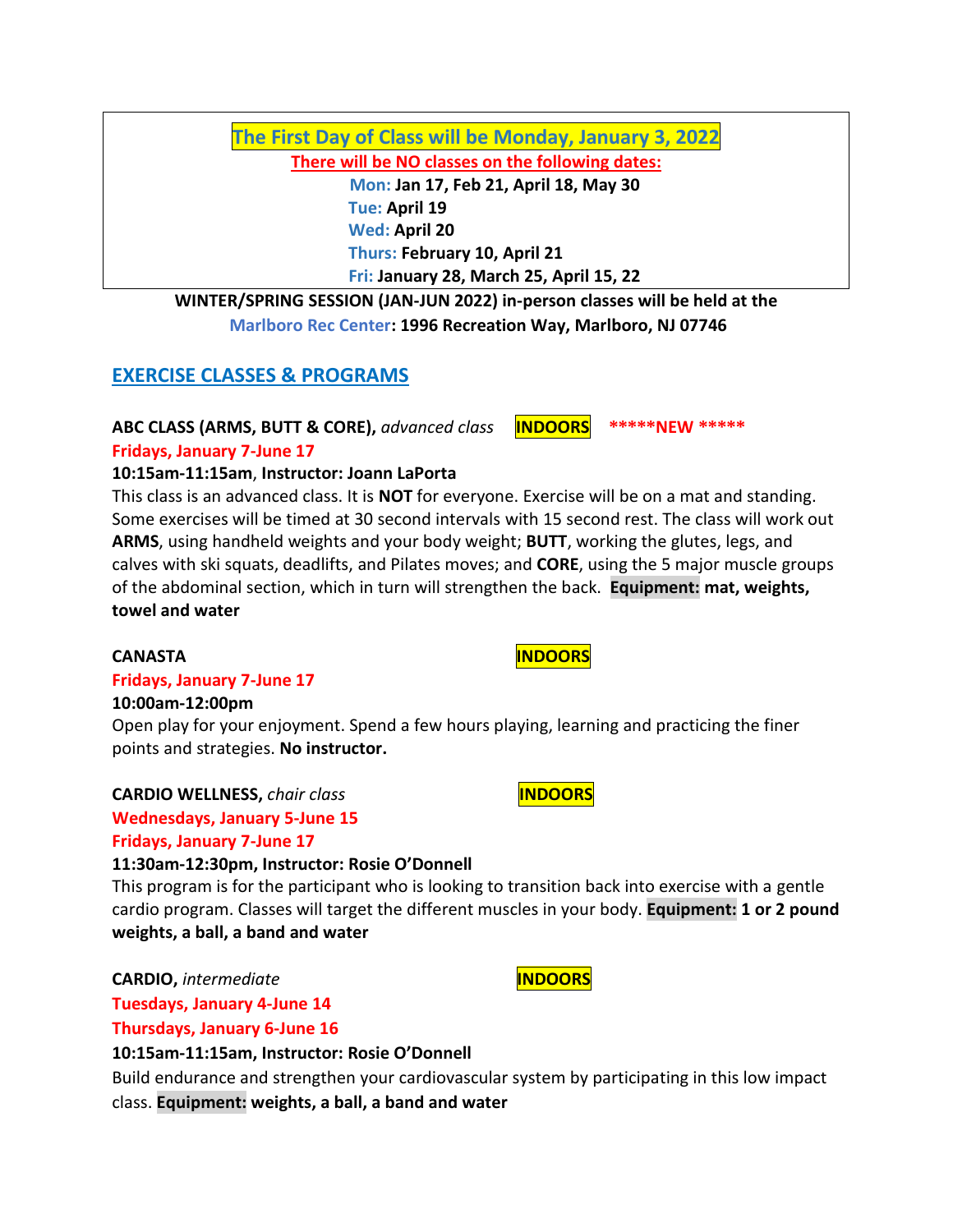### **Wednesdays, January 5-June 15**

## **9:00am-10:00am, Instructor: Jo-Ann Figurelli**

This class will combine low, moderate and high energy line dance routines to a variety of music including Country, Contemporary and Oldies. Line Dancing is a fun way to dance socially without a partner and a great way to burn calories. **Equipment: water, comfortable clothes and sneakers**

## **KNITTING INDOORS**

## **Wednesdays, January 5-June 15**

#### **9:00am-11:00am**

Experienced and newcomers welcome! Join together to create your own items as well as items to donate and/or to sell to raise money to be donated to local organizations. Bring your own yarn to use and/or donate. **No instructor.**

### **MAHJONG INDOORS**

### **Mondays, January 3-June 13**

#### **11:30am-2:30pm**

Open play for those who love Mahjong. Please bring your own set. Call the office if you are a single player looking for a group. **No instructor.**

#### **MINDFULNESS MEDITATION ZOOM**



## **Thursdays, January 6-June 16**

## **9:00am-10:00am, Instructor: Marlene Flanagan**

Slow down, breathe and feel. *Mindfulness* is a practice of awareness bringing attention to how we feel. How do you respond to stressful thoughts or in difficult situations? Learn how to practice mindfulness. It can greatly reduce stress and improve your sleep.

Stretch (5-10 minutes) and move gently before settling in to practice meditation. Learn how to "just be" and create your own calm. A variety of techniques will be used including: breath work, journaling, gratitude lists and "Mundra" hand gestures to teach you how to "let go". The instructor will help you build a meditation practice that you can take anywhere! **Equipment: mat and water** 

## **PICKLEBALL,** *indoors Marlboro Rec Center* **\*\*\*\*\*RETURNING FAVORITE\*\*\*\*\***

## **Monday, Wednesdays, Fridays, January-March**

## **1:00pm-2:30pm, Open Play INDOORS**

If you would like to play **indoors,** you **MUST REGISTER** for rotational play. Use of the indoor courts will be **limited** during **January-March**. You will not be permitted to just drop in. Players must provide **ALL** of their own equipment.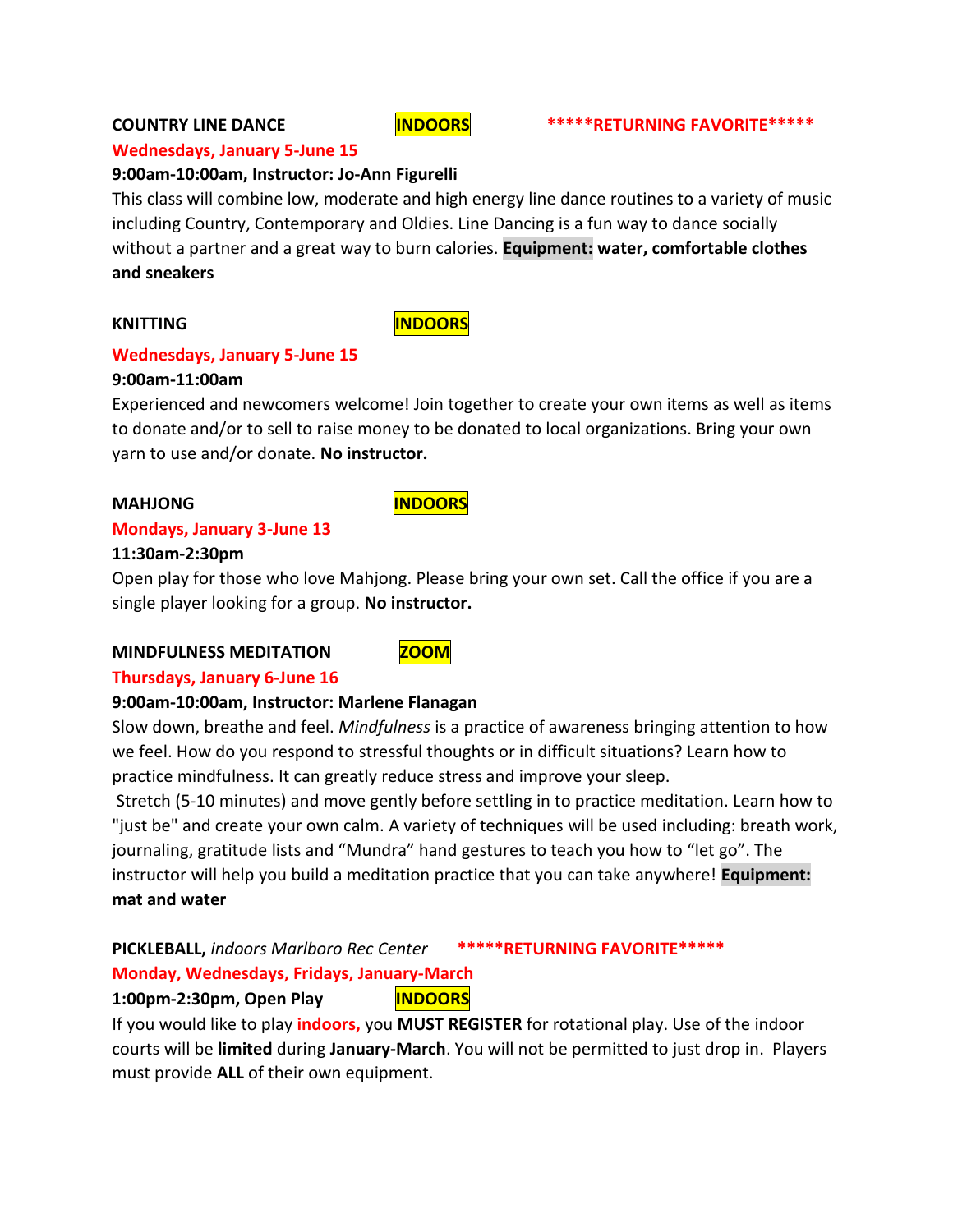### **PICKLEBALL,** *outdoors* at *Marlin Estates Park*

**Monday-Friday, April-June | OUTDOORS** 

**Courts will be reserved in April from 10am-12pm, May 9am-11am, June 8am-10am** If you would like to play **outdoors,** all are welcome to join in for rotational play at **Marlin Estates Park** (East Francis Avenue) **April-June**. The courts will be reserved for Township seniors weekdays at the above listed times. **No registration is required. Bring your own equipment.**

PING PONG/POOL **INDOORS** \*\*\*\*\*RETURNING FAVORITE\*\*\*\*\*

## **Wednesdays, January 5-June 15 11:30am-1:30pm**

Have fun socializing over a game of ping pong or pool. Open play.

## **STRENGTH TRAINING COOM**

# **Tuesdays, January 4-June 14**

**Thursdays, January 6-June 16**

### **10:00am-11:00am, Instructor: Joann LaPorta**

This class will focus on developing more flexibility and muscle strength. Be ready to see and feel changes! You will go through a warm-up and then focus on strength, flexibility and balance. **Equipment: Chair, weights, ball, band and water**

## STRETCH, BREATHE AND BALANCE **ZOOM** \*\*\*\*\*NEW\*\*\*\*\*

## **Mondays, January 3-June 13**

## **9:00am-10:00am, Instructor: Pat Hudacsko**

This class is designed to help you feel more easeful in your body and mind. A slow yoga practice with long held gentle stretches, mindful movement and breathing practices for the mind, balance poses to maintain strength in the body and a guided relaxation to bring it all together! Wear comfortable clothing. **Equipment: A yoga mat, two yoga blocks, a strap, a blanket and water**

## **TAI CHI**

## **Fridays, January 7-June 17** ZOOM

## **9:00am-10:00am, Instructor: Bobbi Joels**

Tai Chi is a complete system of exercise that improves relaxation, strength, balance, coordination, posture, concentration and flexibility. Movements are smooth, slow, continuous and graceful. The Tai Chi form can be broken down into a series of separate moves. **Equipment: water, comfortable clothes and sneakers**



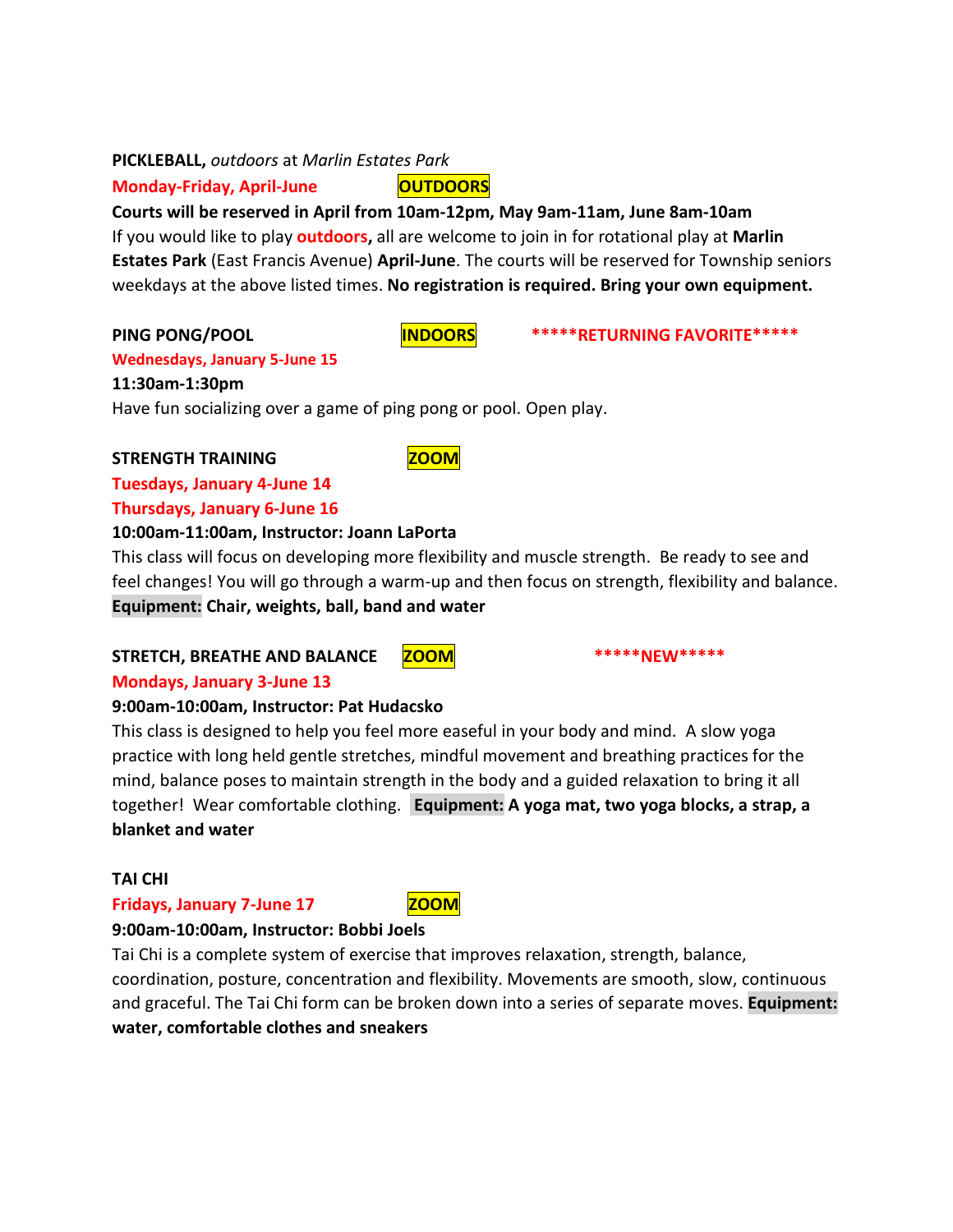### **THE KENJA CLUB,** *Goju Ryu* **INDOORS**

### **Wednesdays, January 5-June 15**

## **10:15am-11:15am, Instructor: Sensei Mark Kapel**

The Kenja Club is a low impact fitness class specifically designed to strengthen your body, improve your balance and flexibility, and keep your mind sharp. It can also help improve circulation and relieve stress. **Equipment: water, comfortable clothes and sneakers**

### **TOTAL BODY WORKOUT**

**Mondays, January 3-June 13 IMPOORS** 

**Wednesdays, January 5-June 15 Manual Property 2001** 

### **10:15am-11:15am**, **Instructor: Joann LaPorta**

This **advanced** class will start with a warm up, before working on flexibility, range of motion, endurance and functional movements. Cool down to follow.

**Equipment: weights, band, mat and water**

**WALKING GROUPS,** Township Drive by the roadside soccer fields **OUTDOORS**

## **Monday-Friday, January 3-June 17**

### **9:00am-10:00am**

Are you looking for a reason to go outside? Do you want to exercise but lack the motivation to go it alone? Head on over to the Recreation walking path. These walking paths provide the perfect opportunity to walk and talk and make some new friends or to catch up with some of your old ones. Before you know it, the hour will have passed. **JUST SHOW UP** - **NO instructor**. **Registration is NOT required. Supplies: Don't forget a water bottle, a good pair of sneakers, a hat and sunblock.**

## **YOGA, chair <b>***ZOOM*

## **Thursdays, January 6-June 16**

## **11:00am-12:00pm, Instructor: Pat Hudacsko**

A gentle class adapting yoga poses with the use of a chair. This class cultivates awareness and relaxation through meditation, breath work and gentle stretches without the stress of getting up and down off the floor. Benefits include increased balance, strength, flexibility, range of motion, and stress reduction. **Equipment: chair, mat, one block and a strap**

## **Tuesdays, January 4-June 14 Interval Contract Contract Contract Contract Contract Contract Contract Contract Contract Contract Contract Contract Contract Contract Contract Contract Contract Contract Contract Contract Co**

#### **11:30am-12:30pm, Instructor: Chris Chiappone**

Learn various breathing techniques to calm and quiet the mind. Ease into stretches and gently move the body. Class is spent in a variety of positions such as lying on the back or stomach and in seated postures. Students should be able to transition on and off the floor for gentle kneeling, standing and balance poses. **Equipment: mat, two blocks, a strap and water**

**(HATHA) YOGA,** *gentle* **\*\*\*\*\*NEW INSTRUCTOR\*\*\*\*\***





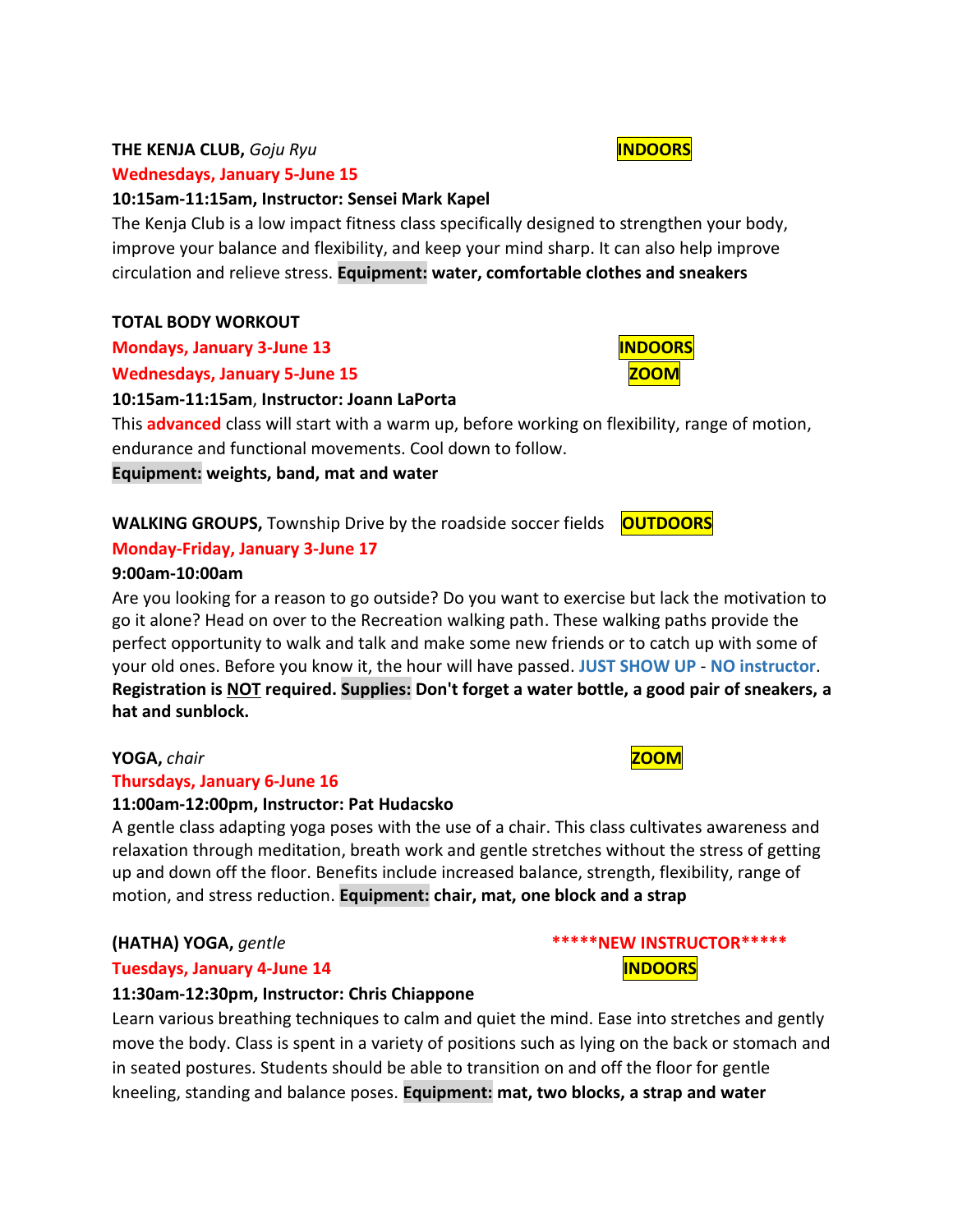#### **Tuesdays, January 4-June 14**

### **9:00am-10:00am, Instructor: Toni Martino**

Do you love to dance? Zumba Fitness® created by Grammy Award winning producers, is the only Latin-inspired dance-fitness program that blends red-hot international music and contagious steps to form a "fitness party" that is downright addictive. Have a party while you exercise! **Equipment: water, comfortable clothes and sneakers**

## **ART CLASSES**

#### **SKETCHING WITH FRANK CONDUCTER AND RESERVE THE RESERVE THE RANGE IN THE RESERVE THE RESERVE THE RESERVE THE RESERVE THE RESERVE THE RESERVE THE RESERVE THE RESERVE THE RESERVE THE RESERVE THE RESERVE THE RESERVE THE RESER**

### **Thursdays, January 6-June 16**

**1:00pm-2:30pm, Instructor: Frank Rosato, Graphic Artist, Illustrator and Cartoonist** Do you want to learn how to draw? Or maybe you think you can't draw, but always wanted to. Then this class is for you. In this zoom class, you will learn the basic foundations of drawing and gradually move on to more challenging projects. Drawing is fun and relaxing. Once you learn the basics you will be amazed at what you can draw! **Supplies: 9 x 12 drawing pad or larger, drawing pencils, kneaded eraser, ruler** 

#### **WATERCOLOR & MIXED-MEDIA ART CLASS ZOOM**

#### **Tuesdays, January 4-June 14**

**11:00am-12:30pm, Instructor: Domenica Donna Como, Certified Art Teacher & Artist** Do you like to paint? This class is designed for *beginner to intermediate* students who want to learn the art of watercolor painting. A fundamental, hands-on working knowledge of the medium will be taught. Various techniques will be explored. Experiment with tools, papers, mixed media, collage and more. Learn in a fun atmosphere while enjoying creative exercises, stimulating discussions, and some art history. Emphasis will be on learning new techniques and exploring different tools to create beautiful paintings. **Supplies: A list of required supplies will be forwarded to participants prior to the start of class.**

## **COOKING DEMOS**

WHAT'S COOKING? **WHAT'S COOKING? Wednesday, January 19th Wednesday, March 16th Wednesday, May 18th**

**1:00pm-2:00pm, sponsored by Brandywine Living at Governor's Crossing**

**Brandywine Living** will host **Cooking Demos** on ZOOM (and possibly in-person later on) for us! Participants will be able to watch and learn from Chef Lori and her Sous Chef Brittany. The recipe of the day will be provided ahead of time. Either cook along with these creative cooks, or sit back and enjoy the presentation, take notes and later try the recipe on your own!







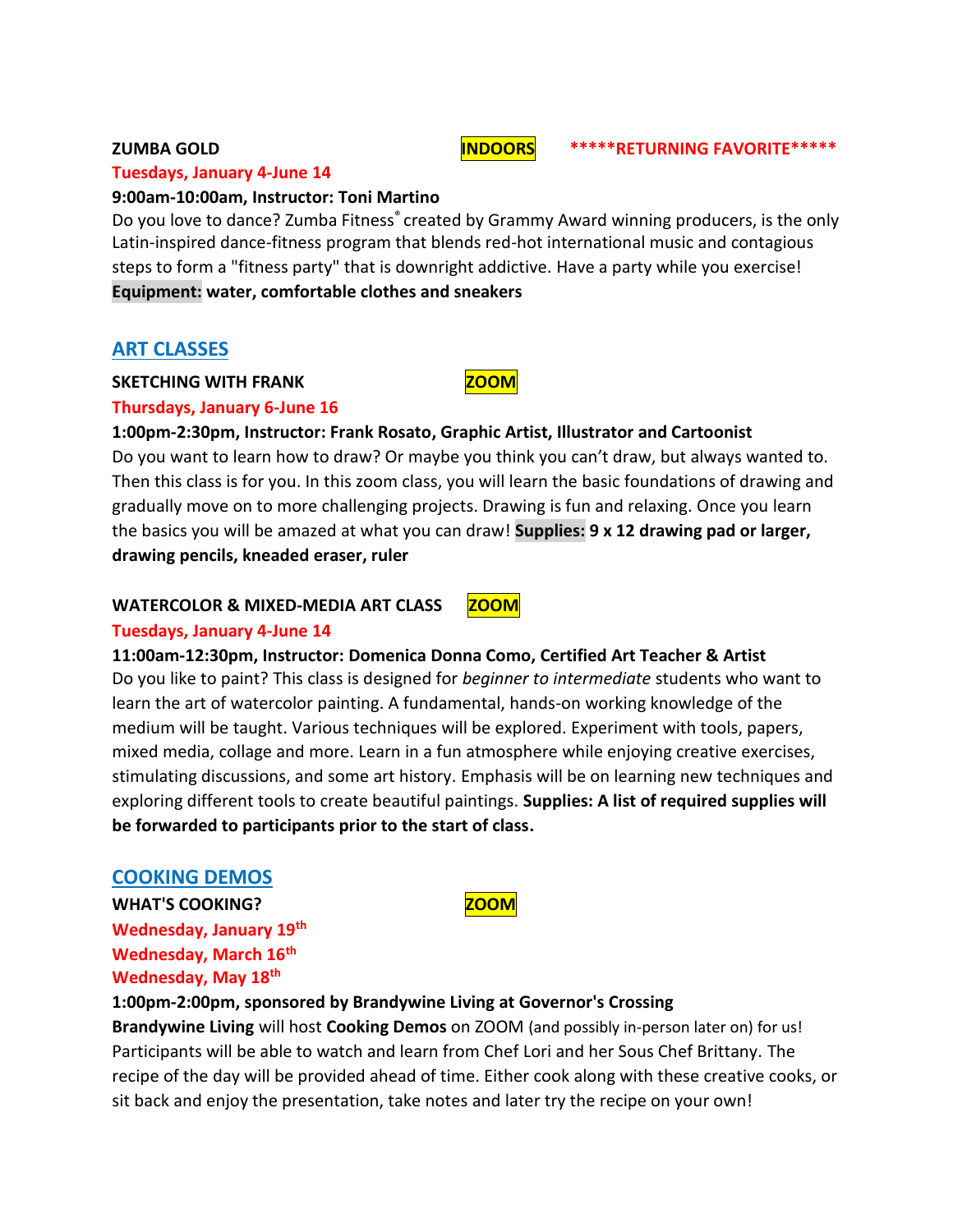## **DISCUSSION GROUPS**

**DISCUSSION GROUP:** Hanging with Heidi **<b>INDOORS** 

**Mondays, January 3-June 13**

#### **2:00pm-3:00pm**

Do you miss socializing? Do you have a lot on your mind? Come join **a small discussion group** moderated by Heidi. This group will allow you to connect with others, discuss what is on your mind and maybe answer a few thought provoking questions in the mix! Everyone will be given the opportunity to participate. Come join in with an open mind and have some fun!

#### **DISCUSSION GROUP: News & Your Views INDOORS Moderators: Jessica Sand, Jules & Sandy Levin**

## **Tuesdays, January 4-June 14**

#### **11:00am-12:30pm**

News is designed to evaluate current issues. This **friendly** group is trying to figure it all out, while enjoying their morning coffee. Bring your information, opinions, an open mind and your sense of humor to discuss key national and local happenings. **ENTHUSIASTIC GROUP LOOKING FOR NEW PARTICIPANTS TO JOIN.**

## **DISCUSSION GROUP: Old-Time Baseball Memories | INDOORS**

## **Moderators: Sandy & Jules Levin, Ted Zubulake**

#### **Tuesdays, March 22, April 26, May 24**

### **1:00pm-2:30pm**

Attention baseball fans! Get together with a group of like-minded comrades for a discussion about old-time baseball. Share your memories, thoughts and opinions. Compare today's baseball with that of yesteryear.

## **LECTURES**

#### **RWJ HOPE & HEALING PROGRAM, 6 individual sessions,** *select one or all!*

#### **Thursdays. 2:30pm-3:30pm ZOOM**

| January 6 <sup>th</sup>  | <b>Brain Health</b>                           |
|--------------------------|-----------------------------------------------|
| January 20 <sup>th</sup> | Virtual Tour: New Jersey's Hidden Gems        |
| February 3rd             | Aspire to Inspire: How to be more helpful     |
| February 17th            | Times of Your Life: The Memories that Make Us |
| March 3rd                | Self-Care: Making peace with your past        |

Descriptions of the above lectures follow: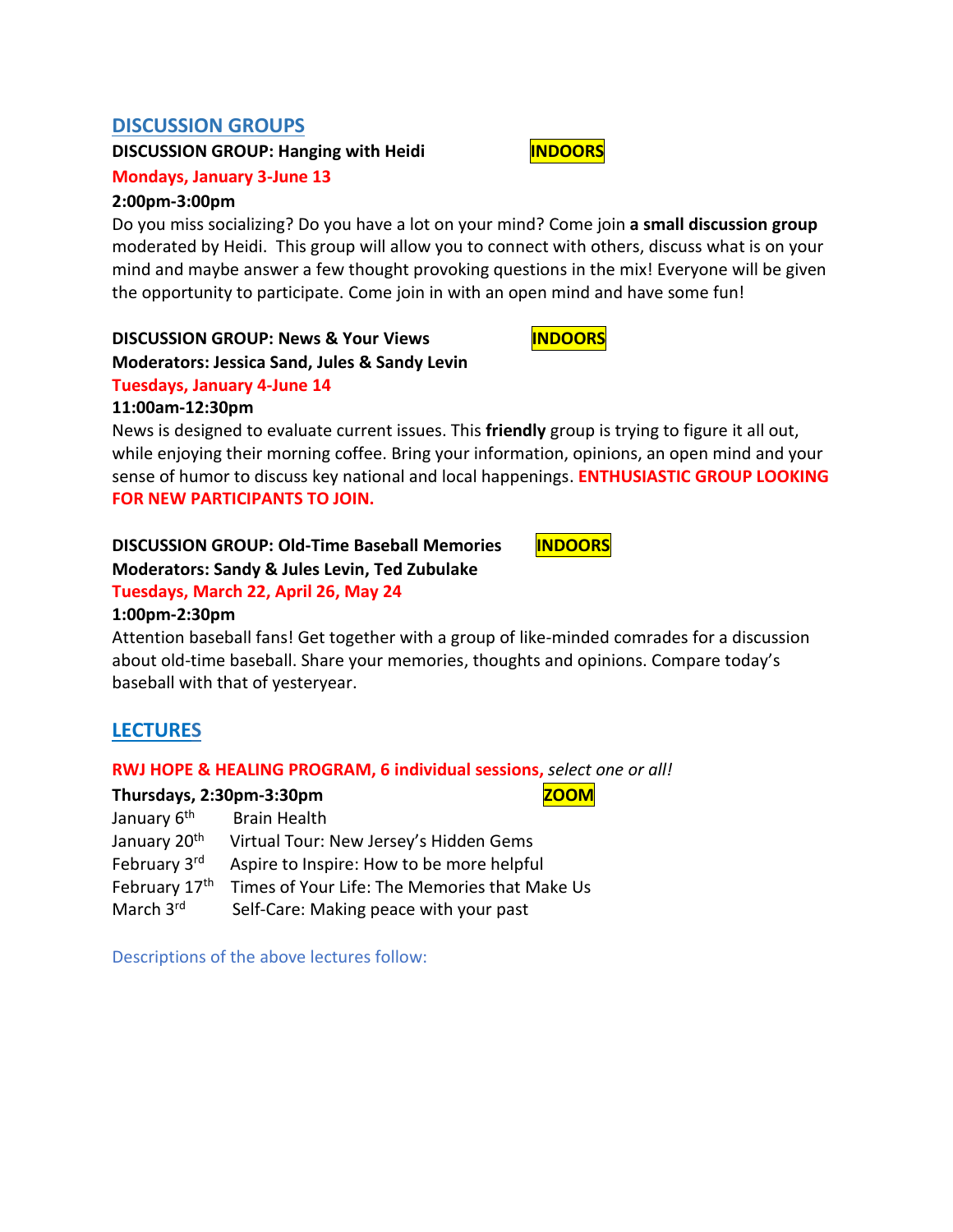#### **Topic: BRAIN HEALTH WAS SERVED ASSESSED ASSOCIATE** A STATE OF THE SERVED ON A STATE OF THE STATE OF THE STATE OF TH

**Sponsored by: RWJ Hope & Healing**

#### **Date: Thursday, January 6th Time: 2:30pm-3:30pm**

**Description:** What can we do to improve our memory? Do you like crossword puzzles? Sudoku? What are some things you do or can do to help keep your brains healthy? What foods can you eat to improve your brain health? Come explore some good ways we can maintain good brain health!

#### **Topic: VIRTUAL TOUR: NEW JERSEY'S HIDDEN GEMS**

### **Sponsored by: RWJ Hope & Healing**

#### **Date: Thursday, January 20th**

#### **Time: 2:30pm-3:30pm**

**Description:** We all live here in the United States but how much do we know about the States of our Union? What do we even know about our Garden State, New Jersey? Come join with us as we explore some of New Jersey's Hidden Gems.

#### **Topic**: **ASPIRE TO INSPIRE: HOW TO BE MORE HELPFUL ZOOM**

**Sponsored by: RWJ Hope & Healing**

#### **Date: Thursday, February 3rd**

#### **Time: 2:30pm-3:30pm**

**Description:** We all can use help in our lives but maybe we can be the help that others need. Come explore some ways to become a more helpful person and some organizations that are really doing some good.

#### **Topic: TIMES OF YOUR LIFE: THE MEMORIES THAT MAKE US <b>EXAMPLE 200M**

**Sponsored by: RWJ Hope & Healing**

#### **Date: Thursday, February 17th**

#### **Time: 2:30pm-3:30pm**

**Description:** Memories are very essential in our lives because they allow us to grow and learn to be a better person. Our recollections can teach us very important life lessons, demonstrate skills and abilities and can make us feel happy and entertained. We can remember where we did our mistakes and learn from it. Come join us as we reflect on the Times of Our lives: The Memories that Make Us.

#### **Topic: SELF CARE: MAKING PEACE WITH YOUR PAST <b>The SELF OF ALSO ASSESS**

**Sponsored by: RWJ Hope & Healing**

## **Date: Thursday, March 3rd**

#### **Time: 2:30pm-3:30pm**

**Description:** When you look back at the past, knowing what you know now, you may find it difficult to understand how you once made the choices you have. How do we reflect back on what we did and why we did things and make peace with our past?

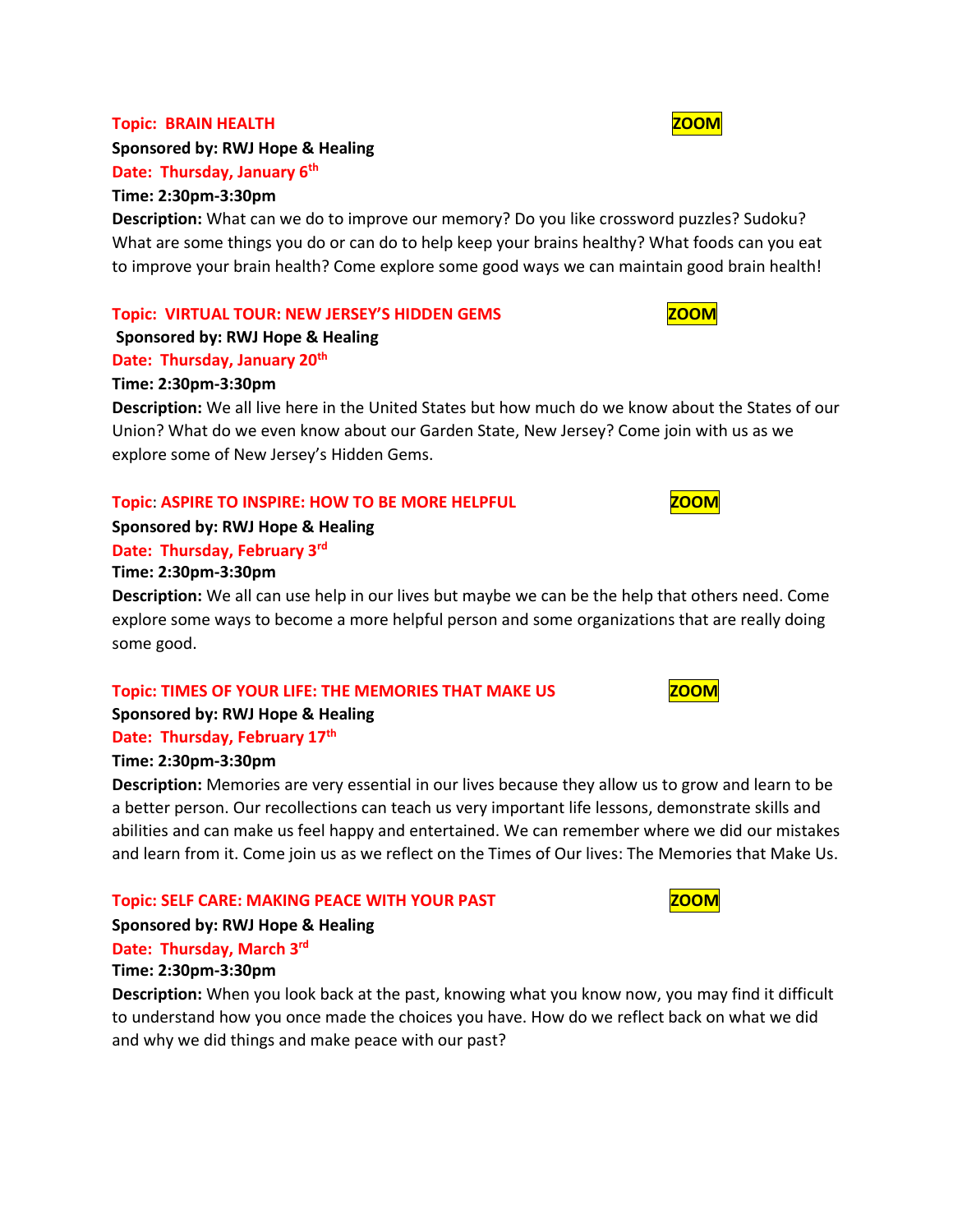

**WISE PROGRAM, 6 session program INDOORS (WELLNESS INITIATIVE FOR SENIOR EDUCATION) Host: Wellspring Center for Prevention Date: Mondays, February 28 – APRIL 4 Time: 10:30am-12:30pm**

**Description:** The WISE Program is a wellness and prevention program for older adults, designed to help them celebrate healthy aging, make healthy lifestyle choices and avoid substance abuse. It provides valuable educational services to older adults on topics including nutrition and exercise, medication use, stress management, depression and substance abuse.

During the lessons, participants are educated through interactive exercises that include small group discussion and projects. **Topics include:** *Understanding the Changes Associated with Aging, Aging Sensitivity, Valuing Cultural and Generational Diversity, Medication and the Older Adult Addiction, ATOD (Alcohol, Tobacco and Other Drugs) and the Older Adult,* and *An Enhanced Quality of Life.* **This program will be sponsored by: The Marlboro Township Alliance. FREE LUNCH will be provided at each session for attendees as well as weekly attendance giveaways!** 

#### **Topic: VETERANS: DO YOU KNOW WHAT SERVICES YOU MAY BE ELIGIBLE FOR?**

**Sponsored by: VETERAN CARE SERVICES** 

**Date: Tuesday, January 18 INDOORS** 

#### **Time: 12:00pm-1:00pm**

**Description:** While you enjoy a FREE lunch provided by **SPRINGPOINT LIVING,** Manalapan, a representative from **Veteran Care Services** will host a session to inform **veterans, spouses of veterans and widows/widowers of veterans** which care services they may be eligible for from the Veteran's Association. Get informed!

#### **Topic: MANAGING ANXIETY INDOORS**

**Speaker: Julie Davelman, Clinical Psychologist**

#### **Date: Thursday, January 27**

#### **Time: 1:00pm-2:00pm**

**Description:** Do you struggle with anxiety- - that unpleasant state of inner turmoil that sometimes rears its head? This lecture will help provide some techniques that may help you deal with some of the uneasiness and worry that we all face from time to time. If these feelings persist and are affecting your quality of life, please address them with your health care provider.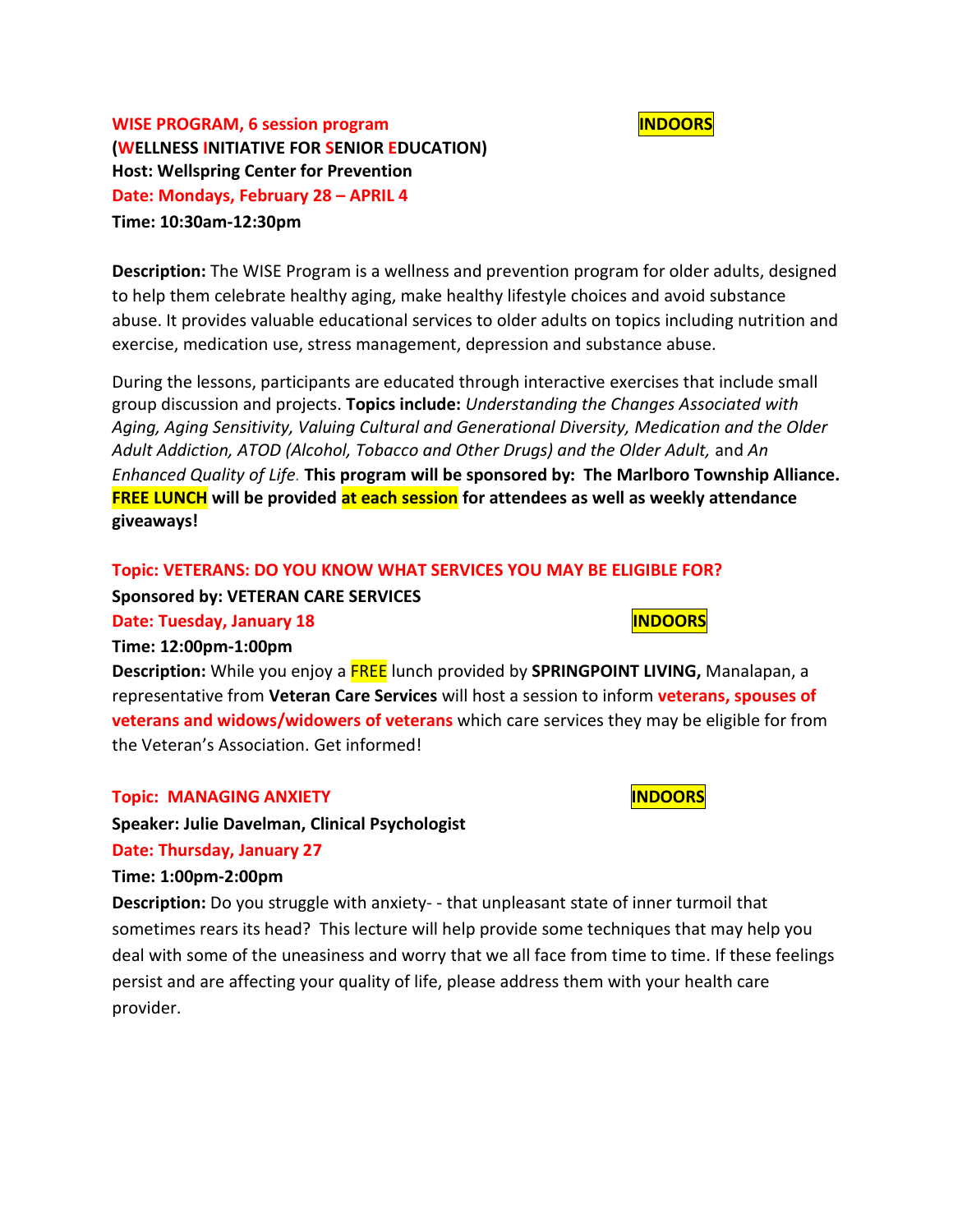#### **Topic: COPING WITH LOSS INDOORS**

**Speaker: Julie Davelman, Clinical Psychologist**

## **Date: Thursday, March 10**

## **Time: 1:00pm-2:00pm**

**Description**: Loss is the emotional suffering you feel when something or someone is taken away. Often the pain of loss can feel overwhelming. You may experience all kinds of difficult and unexpected emotions, from shock or anger to disbelief, guilt, and profound sadness. This lecture/discussion will provide some strategies on how to navigate through this difficult time. Participants will be able to participate interactively.

# **SPECIAL EVENTS/SOCIAL EVENTS**

**BINGO,** *Residents Only, no fee* **INDOORS Tuesday, January 11 1:00pm-2:00pm Marlboro Rec Center**

**Springpoint Senior Living in Manalapan** will sponsor BINGO for us! Come join in for a fun, relaxing hour!!! Prizes for winners! Refreshments to be provided. **Registration is required.**

## **BE OUR GUEST Cooking Demo,** *Residents Only, no fee* **INDOORS Wednesday, January 12**

**12:00pm-1:30pm Marlboro Rec Center**

Do you like to cook or do you prefer to be catered to? Either way you are welcome to join in for an in-person cooking demo brought to us by the fabulous chef from the **Chelsea at Marlboro**. Come see what tasty food is provided for their residents! **Registration is required and will be limited for this FREE lunch!!!**

# **THE NOT SO NEWLYWED (and NOT SO NEWLY FRIENDS) GAME,** *Residents Only, \$10 fee*

## **Friday, January 28**

# **11:00am-1:30pm INDOORS**

## **Marlboro Rec Center**

Come on out for an afternoon of laughter, **lunch** and relaxation. This will be our very own version of the old-time **Newlywed Game Show from 1966**! This is going to be a fun afternoon getting to know your friends and getting to see how well they really know each other! There will be prizes for contestants and audience participation! Contestants will compete for prizes by answering questions about their relationship. (Nothing too personal.) The audience will compete for prizes by guessing the winner's score and who the winner of each round will be!!! **NOT SO NEWLY WEDS and NOT SO NEWLY FRIENDS or ANY COUPLES please call the office at 732-617-0367 IF YOU WOULD LIKE TO BE A PARTICIPANT. Registration is required.**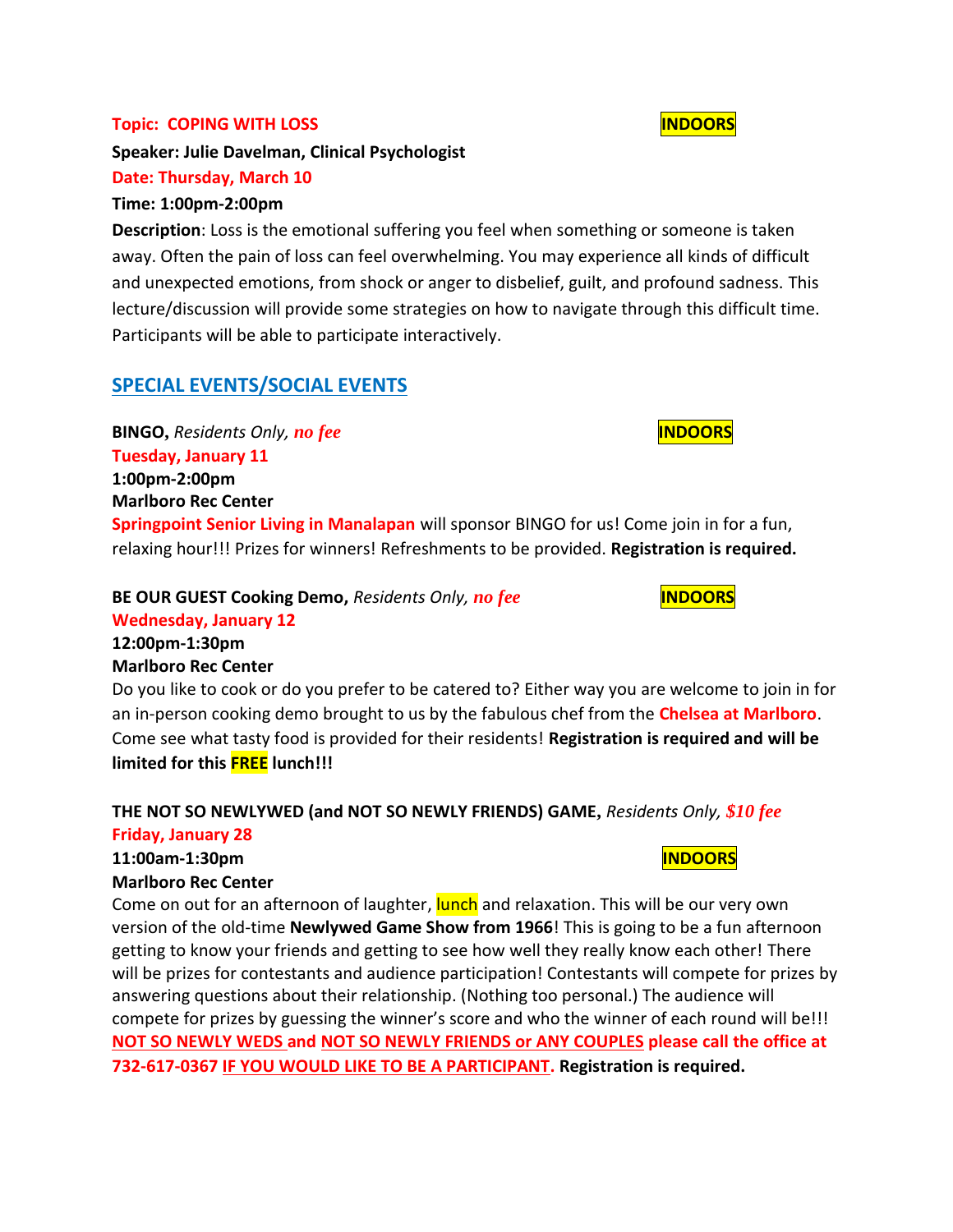### **ART EVENT: CREATE A HEART SHAPED PICTURE COLLAGE,** *Residents Only, no fee*

#### **Tuesday, February 1**

#### **1:00pm-2:00pm INDOORS Marlboro Rec Center**

Are you creative? Looking for your next art project? When is the last time you created something with those old photos that are in a box gathering dust? Join us to create a unique photo keepsake for yourself or a special gift collage to give away. Perhaps the perfect Valentine's Day gift! **Springpoint Senior Living in Manalapan** will sponsor this creative afternoon. Bring a bunch of smaller sized photos to create your collage with. **Registration will be limited.**

#### **SUPER BOWL PRE-GAME TAILGATE PARTY,** *Residents Only, \$10 fee*

### **Thursday, February 10th**

**11:30am-1:30pm INDOORS**

#### **Marlboro Rec Center**

Hello football fans! Come join in for an afternoon of fun and games at the most eventful tailgate party ever! For all of the competitive sports fans we will host a few competitive events for you to showcase your talents. Wear your favorite team's jersey or colors. Lunch, dessert and coffee will be served. Games, prizes, fun for all!!! **Prizes for this event will be sponsored by: Brandywine Living at Governor's Crossing, The Gardens at Monroe & Senior Helpers Home Care**

## **SENIOR JEOPARDY,** Residents Only, no fee **INDOORS**

## **Tuesday, February 15th**

**1:30pm-2:30pm Marlboro Rec Center**

Time for more fun and games! Senior Jeopardy will provide a fun, interactive, learning environment and of course some healthy competition! The game will be played just like the TV show. Don't worry if you are not familiar with the game the rules will be explained.

## **LOST CELEBRATIONS,** *Residents Only, no fee* **INDOORS**

# **Tuesday, February 22**

**1:00pm-2:00pm Marlboro Rec Center**

Over the past few years we have missed out on sharing some special times together. Please join me today to celebrate everything!!! We will sit and chat and reminisce about all that we are grateful for! Let's spend the afternoon together. Coffee and cake will be served. **Registration is required.**